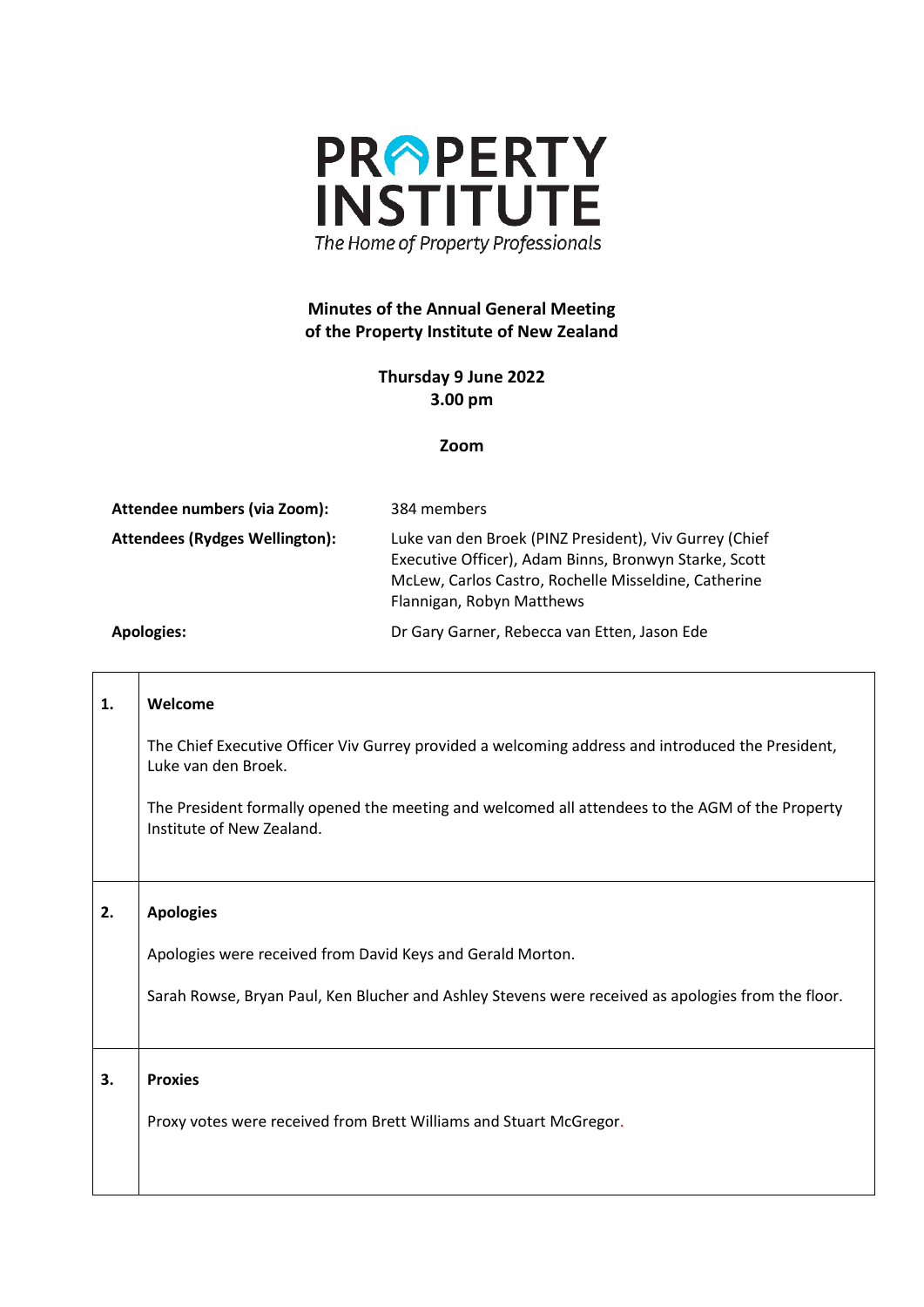| 4. | <b>Minutes of previous meeting</b>                                                                                                                                                                                                                                                                                                                                                                                                                                                                                                                                                                                                                                                                                                                                                                                                                |
|----|---------------------------------------------------------------------------------------------------------------------------------------------------------------------------------------------------------------------------------------------------------------------------------------------------------------------------------------------------------------------------------------------------------------------------------------------------------------------------------------------------------------------------------------------------------------------------------------------------------------------------------------------------------------------------------------------------------------------------------------------------------------------------------------------------------------------------------------------------|
|    | The minutes of the AGM held on 14 July 2021 were made available on the Institute's website from 3<br>August 2021 and were distributed at the point of registration.                                                                                                                                                                                                                                                                                                                                                                                                                                                                                                                                                                                                                                                                               |
|    | Motion:<br>That the minutes of the AGM held on 14 July 2021 be taken as read and confirmed as a true and<br>correct record.                                                                                                                                                                                                                                                                                                                                                                                                                                                                                                                                                                                                                                                                                                                       |
|    | Proposed: Greg Ball<br>Seconded: Steve Bown<br>CARRIED                                                                                                                                                                                                                                                                                                                                                                                                                                                                                                                                                                                                                                                                                                                                                                                            |
| 5. | <b>Matters Arising</b>                                                                                                                                                                                                                                                                                                                                                                                                                                                                                                                                                                                                                                                                                                                                                                                                                            |
|    | Nil.                                                                                                                                                                                                                                                                                                                                                                                                                                                                                                                                                                                                                                                                                                                                                                                                                                              |
| 6. | <b>Receive and adopt the Annual Report</b>                                                                                                                                                                                                                                                                                                                                                                                                                                                                                                                                                                                                                                                                                                                                                                                                        |
|    | <b>Presidents Report</b><br>The President reported on the Institute's achievements in another busy and challenging year. PINZ was<br>fortunate to proceed with its annual conference in July with valuable and enjoyable learnings and<br>networking. This event gained record attendance and the President thanked all those who attended<br>and contributed. At the conference, the revised PINZ strategy was presented. Since then the delivery<br>of the strategy has been the focus with a work plan developed comprising several workstreams with<br>projects completed or well underway. This includes building a Branch Resource Hub, developing a<br>Future Leaders Programme, creating community-specific web pages, enabling members to complete<br>five CPD points at no additional cost and a formal review of the Rules and Bylaws. |
|    | The President confirmed that the Institute's 2023 Conference would be held in Christchurch and would<br>include hosting of the International Valuation Standards Committee (IVSC) and the World Association<br>of Valuation Organisations (WAVO) Global Valuation Conference.                                                                                                                                                                                                                                                                                                                                                                                                                                                                                                                                                                     |
|    | The President advised that his three-year term as the PINZ President came to an end today and he<br>thanked the PINZ Board, Chief Executive Officer, the National Support Team, and all members for the<br>opportunities and loyal support offered to him in this role.                                                                                                                                                                                                                                                                                                                                                                                                                                                                                                                                                                           |
|    | The President asked that his report be received and formally adopted as part of the Annual Report.                                                                                                                                                                                                                                                                                                                                                                                                                                                                                                                                                                                                                                                                                                                                                |
|    | The President noted that the 2021 Annual Report was distributed to all members electronically and<br>uploaded to the PINZ website on 3 June 2022.                                                                                                                                                                                                                                                                                                                                                                                                                                                                                                                                                                                                                                                                                                 |
|    | Motion:<br>That the Property Institute of New Zealand Annual Report for the year ended 31 December 2021 be<br>received and adopted.                                                                                                                                                                                                                                                                                                                                                                                                                                                                                                                                                                                                                                                                                                               |
|    | Proposed: Patrick O'Reilly<br>Seconded: David Paterson                                                                                                                                                                                                                                                                                                                                                                                                                                                                                                                                                                                                                                                                                                                                                                                            |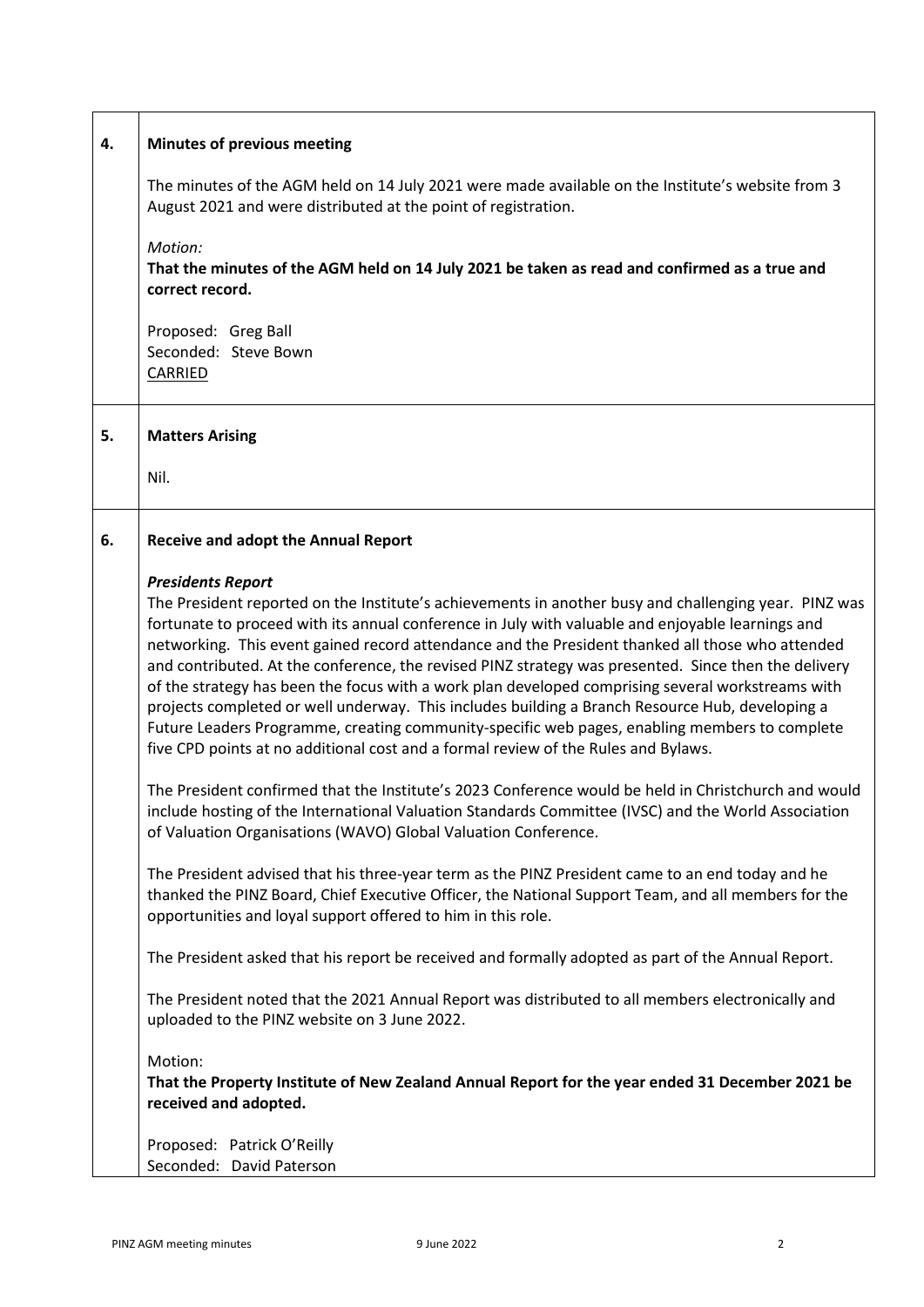|     | CARRIED                                                                                                                                                                                                               |
|-----|-----------------------------------------------------------------------------------------------------------------------------------------------------------------------------------------------------------------------|
| 7.  | Receive and adopt the audited financial statements for the previous financial year                                                                                                                                    |
|     | The President advised that the financial statements for the year ended 31 December 2021 are included<br>in the Annual Report which was distributed electronically and uploaded to the PINZ website on 3 June<br>2022. |
|     | <b>Motion</b><br>That the audited financial statements for the year ending 31 December 2021 be received and<br>adopted.                                                                                               |
|     | Proposed: Boyd Gross<br>Seconded:<br><b>Roderick Baxendine</b><br>CARRIED                                                                                                                                             |
| 8.  | <b>Life Member Advancement</b>                                                                                                                                                                                        |
|     | Christopher Neil SEAGAR.                                                                                                                                                                                              |
|     | The Board recommended that Christopher Seagar be advanced to the status of Life Member of the<br>Property Institute of NZ. This advancement was acknowledged by acclamation.                                          |
| 9.  | <b>Announcement of Fellowship appointments</b>                                                                                                                                                                        |
|     | Graeme David BERRYMAN, Martyn John CRAVEN and Raewyn Maree FORTES.                                                                                                                                                    |
| 10. | <b>Announcement of appointment of Board Members</b>                                                                                                                                                                   |
|     | The President thanked Ian Brown for his contribution and commitment to the Board as the Chair of the<br>Institute of Property Advisors and Consultants.                                                               |
|     | The President thanked Phil Porteous for his contribution and commitment to the Board as the Chair of<br>the Commercial Property Managers Institute.                                                                   |
|     | The President welcomed Vili Feiloivao, the new Chair of the Institute of Property Advisors and<br>Consultants and Helen Brumby, the new Chair of the Commercial Property Managers Institute.                          |
|     | The President congratulated Nicola French for being elected onto the Board unopposed, as the<br>Southern Region representative.                                                                                       |
|     | The President welcomed Ben Rotto, appointed as the PINZ Board's Future Leader.                                                                                                                                        |
|     |                                                                                                                                                                                                                       |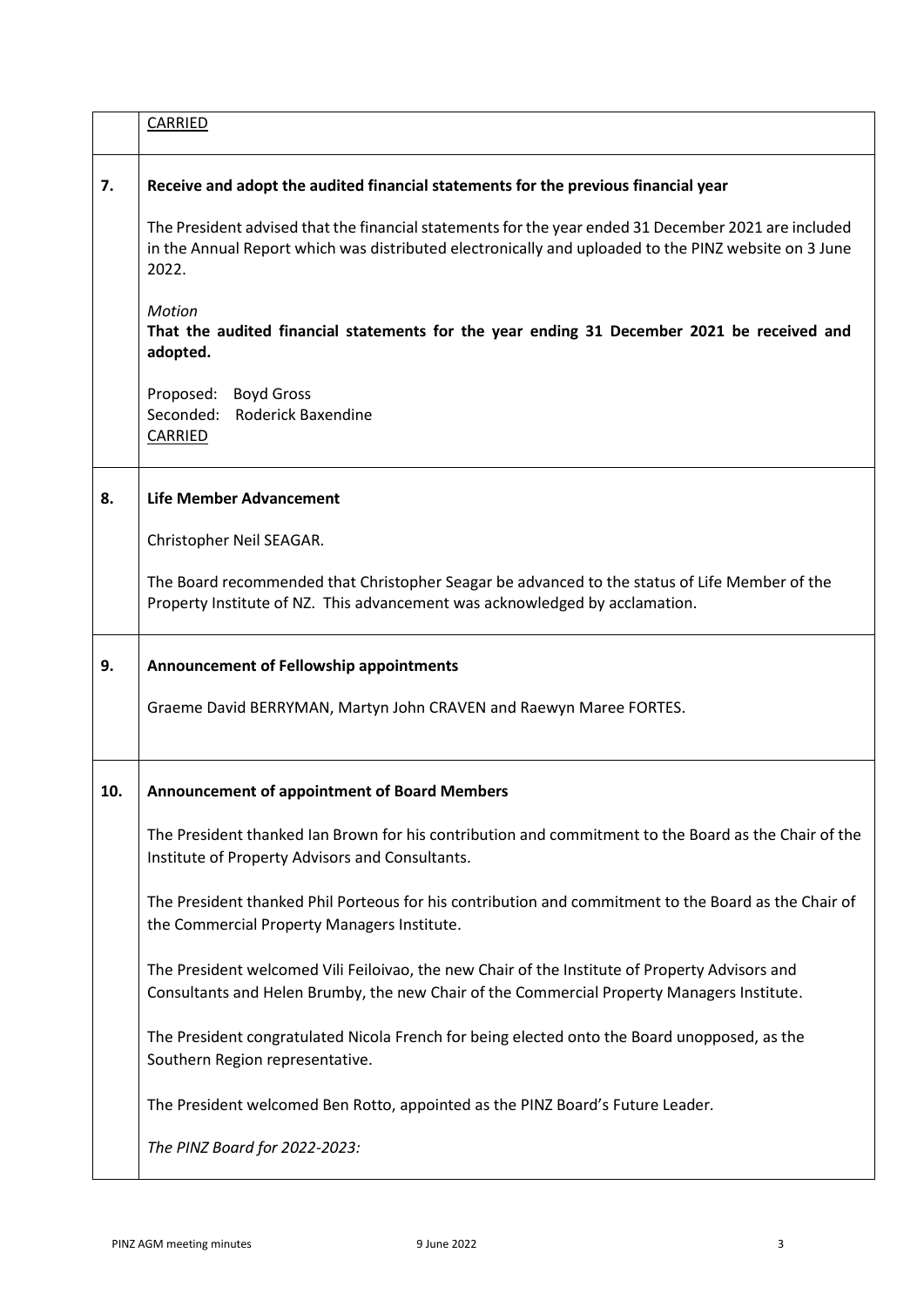|     | TBC - President                                                                                     |
|-----|-----------------------------------------------------------------------------------------------------|
|     | TBC - Immediate Past President                                                                      |
|     | Heather Beard - Incoming President of NZ Institute of Valuers                                       |
|     | TBC - NZIV Council Representative                                                                   |
|     | Donna Hurley - Independent Director                                                                 |
|     | Vili Feiloivao - Chair of the Institute of Property Advisors and Consultants                        |
|     | Helen Brumby - Chair of the Commercial Property Managers Institute                                  |
|     | Steve Bown - Chair of the Plant and Machinery Valuers Institute                                     |
|     | Boris Babic - Northern Region Representative                                                        |
|     | Ben Gill - Central Region Representative                                                            |
|     | Nicola French - Southern Region Representative                                                      |
|     | Ben Rotto - Future Leader                                                                           |
|     |                                                                                                     |
|     | The President advised that the Board would confirm the President, Immediate Past President and      |
|     | Independent Director positions for the 2022/2023 year at a Board meeting tomorrow morning.          |
|     |                                                                                                     |
|     |                                                                                                     |
|     | The President thanked Board Members for their continuing service to the Institute.                  |
|     |                                                                                                     |
| 11. | <b>Appointment of Auditors</b>                                                                      |
|     |                                                                                                     |
|     | Motion:                                                                                             |
|     | That Grant Thornton be re-appointed as the Property Institute of New Zealand auditors until the end |
|     | of the current financial year 31 December 2022.                                                     |
|     |                                                                                                     |
|     |                                                                                                     |
|     | Proposed: Boyd Gross                                                                                |
|     | Seconded: David Paterson                                                                            |
|     | <b>CARRIED</b>                                                                                      |
|     |                                                                                                     |
|     |                                                                                                     |
| 12. | <b>Notices of Motion</b>                                                                            |
|     |                                                                                                     |
|     | No remits were received.                                                                            |
|     |                                                                                                     |
|     | <b>General Business</b>                                                                             |
| 13. |                                                                                                     |
|     | No general business was raised.                                                                     |
|     |                                                                                                     |
|     |                                                                                                     |
| 14. | Life Membership Panel Chair                                                                         |
|     |                                                                                                     |
|     | The President acknowledged and thanked Graeme Horsley for his enormous contribution and service     |
|     | as Chair of the Life Membership Panel for over 20 years.                                            |
|     |                                                                                                     |
|     | The President confirmed that Chris Stanley had been appointed as the new Chair of the Life          |
|     | Membership Panel.                                                                                   |